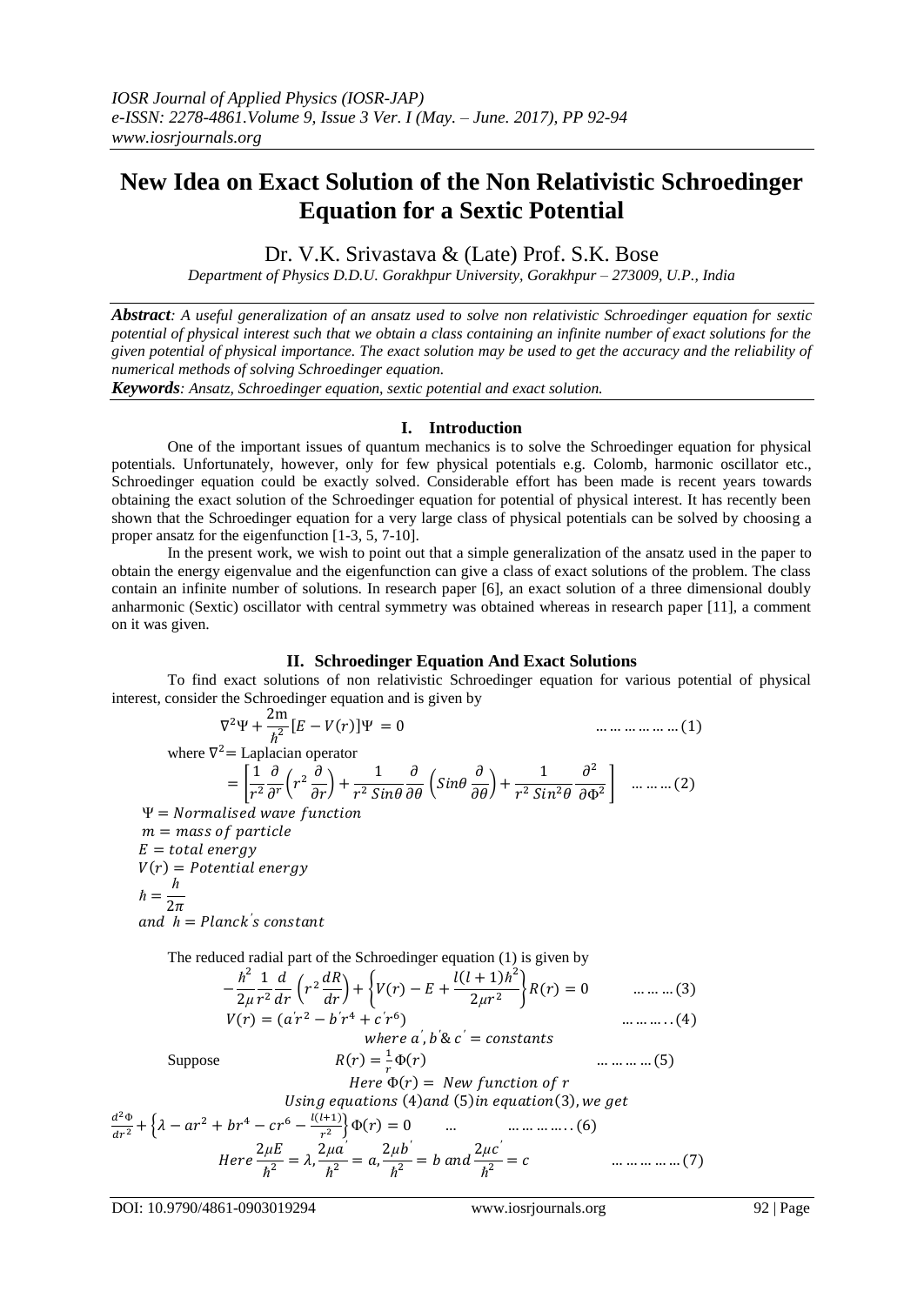Let us now generalize the ansatz used earlier i.e.

$$
\Phi(r) = \exp\left[\frac{1}{2}\beta r^2 - \frac{1}{4}\alpha r^4 + \delta \log r\right] \qquad \qquad \dots \dots \dots \dots (8)
$$

to

 $\Phi(r) = \left[\exp{\frac{1}{2}}\right]$  $\frac{1}{2}\beta r^2 - \frac{1}{4}$  $\frac{1}{4} \alpha r^4 + \log \sum_{n=1}^{\infty}$  …………..(9) Here  $\beta$ ,  $\alpha$  and  $\delta$  are constants and are to be determined.

Using equation (9) in equation (6) and setting the coefficient of  $r^{2n+\delta}$  equal to zero, then we have three term recurrence relation,

$$
A_{n-1}a_{n-1} + B_n a_n + C_{n+1}a_{n+1} = 0 \qquad \qquad \dots \dots (10)
$$

Where

$$
A_n = \beta^2 - a - (4n + 2\delta + 3)\alpha \qquad \qquad \dots \dots \dots (11a)
$$
  
\n
$$
\beta_n = \lambda + (4n + 2\delta + 1) \beta \qquad \qquad \dots \dots \dots \dots (11b)
$$
  
\nand  $C_n = (2n + \delta)(2n + \delta - 1) - l(l + 1) \qquad \dots \dots (11c)$   
\nand  $2\alpha\beta = b \qquad \qquad \dots \dots \dots (12)$ 

Suppose  $\alpha^2 = C$  and  $2\alpha\beta = b$ Using equations  $(12)$  and  $(7)$ , we have

$$
\alpha = \sqrt{\frac{2\mu c'}{\hbar^2}} \text{ and } \beta = \sqrt{\frac{2\mu b'}{2c'h}} \qquad \qquad \dots \dots \dots \dots \dots (13)
$$

Now, for  $a_0$  to be non zero, we should have  $C_o = 0 \Rightarrow \delta(\delta - 1) - l(l + 1) = 0$  $\dots \dots \dots \dots (14)$  $\Rightarrow$  Either  $\delta = -l$  or  $\delta = (l + 1)$  $\dots\dots\dots(15)$ in which second value of  $\delta$  i.e.  $\delta = (l + 1)$  is physically acceptable. A class of exact solutions can be constructed by setting n=0, 1, 2, …… Thus, there are two cases:

**Case-I**: For n=0 , we should have

$$
B_0 = 0 \Rightarrow \lambda = -(2\delta + 1)\beta = -\left(l + \frac{3}{2}\right)\frac{b}{\sqrt{c}} \dots \dots \dots \dots (16)
$$

 $\dots \dots \dots (17)$ and  $A_o = 0 \Rightarrow \beta^2$ In this case , the normalized eignfunction is given by

$$
R_l^o(r) = N_l^0 r^l \exp\left(\frac{br^2 - Cr^4}{4\sqrt{c}}\right) \qquad \dots \dots \dots \dots \dots \dots (18)
$$

The value of normalization constant  $N_l^0$  was obtained earlier [6]. **Case II** For n=1, we should have  $a_2 = 0$  but  $a_1 = 0$ 

Such that  $A_1 = 0 \Rightarrow \beta^2$  $\dots \dots \dots \dots \dots \dots (19)$ and satisfy the equation, ………...…....(20) and  $B_0 a_0 + C_1 a_1 = 0$  ... ... ... ... ... (21)

For a nontrivial solution, we have

 $\int_B$  $A_o$ 

$$
\begin{vmatrix} B_1 \\ C_1 \end{vmatrix} = 0
$$
 .... ... .... ... (22)

Using equation (11) in equation (22) and on simplifying, we get

$$
\lambda_{\pm} = -(2l+5)\beta \pm \{(4l+10)\beta^2 - (4l+6)[a+(2l+5)]\alpha\}^{\frac{1}{2}} \quad .... \tag{23}
$$
 gives energy eigenvalues.

and  $R_l^1(r) = N_l^1 r^l (a_o + a_1 r^2) \exp \left( \frac{br^2 - cr^4}{r^2} \right)$  $\dots\dots(24)$  $\frac{-c}{4\sqrt{c}}$ gives eigenfunction

provided

$$
a_1 = -\frac{1}{2(2l+3)} \Big\{-2\beta \pm \{(4l+10)\beta^2 - (4l+6)[a+(2l+5)\alpha]\}^{\frac{1}{2}}\Big\} a_0 \quad \dots \dots \dots (25)
$$
  
Here  $N_l^1$  = Normalization constant

## **III. Results And Discussion**

The exact eigenfunction for different Schroedinger equation for zero energy eigenvalue obtained above can be used to test the accuracy of numerical methods of solving Schroedinger equation. The Schroedinger equation for sextic potential possesses an infinite number of exact solutions.